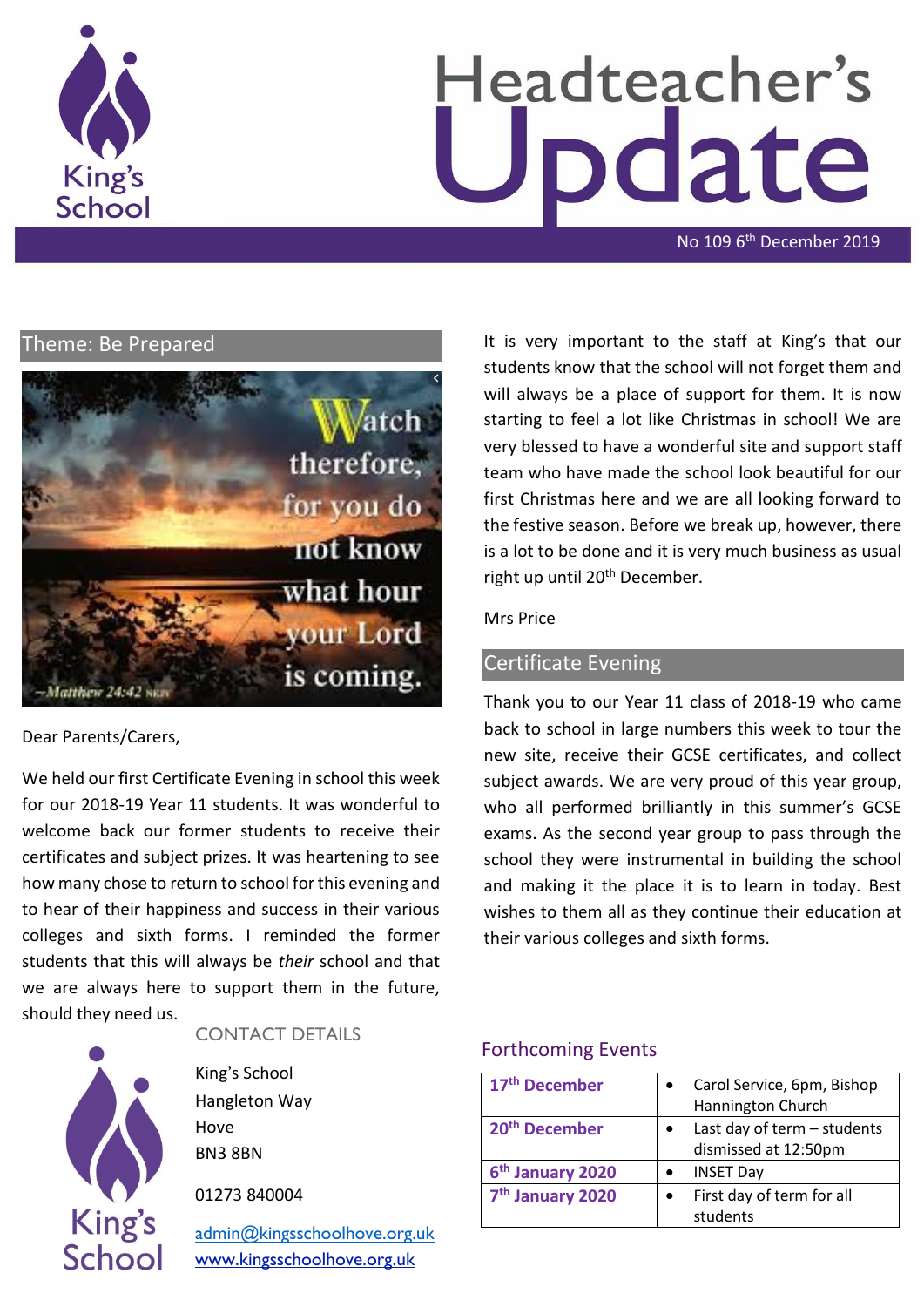# **King's School**

# Book Wishlist

Many of you have been asking how you can support the school practically and financially in recent months. Taking a lead from other RET schools we have therefore put together a Christmas book 'wishlist'. If you would like to, you can purchase a book for the school for our new Learning Resource Centre as a 'Christmas gift'. I would want to stress that this is absolutely voluntary; we would not want parents and carers to feel any pressure to purchase anything additional at an already expensive time of year. For those who wish to purchase something we hope this list will be useful. Books can be brought into the school at any time by students or parents and can be left with the front office team. We would like to start a loaning system for books for students next term. Our wishlist can be found at the following link: <http://amzn.eu/ex1wASy> There are a range of fiction and non-fiction titles to choose from at different price points, all chosen by our Heads of Department.

#### Easyfundrasing - Support our PTA

Did you know that our wonderful PTA are registered with easyfundraising, which means you can help raise money for the school for free? Over 4,000 shops and sites will donate to the PTA when you use easyfundraising to shop with them – at no extra cost to yourself. All you need to do is sign up and remember to use easyfundraising whenever you shop online. It's easy and completely free. These donations really mount up, so please sign up to support us at [https://www.easyfundraising.org.uk/causes/kingssc](https://www.easyfundraising.org.uk/causes/kingsschoolhove/) [hoolhove/](https://www.easyfundraising.org.uk/causes/kingsschoolhove/) whilst doing your online Christmas shopping this year.

#### Carol Service

Our 2019 Carol Service will be at Bishop Hannington church on **Tuesday 17th December**. The service will take place from 6pm-7pm and all are welcome. Alongside the traditional congregation carols and pieces from the choir and orchestra, we will have a massed Year 7 choir singing. We do hope that you will be able to join us.

A reminder to parents of Year 7, members of the choir and members of the orchestra to please complete the permission response on ParentPay.

## Last Day of Term

The last day of this term is **Friday 20th December**. All students should arrive as normal for 8:30am on this date. They will attend three lessons and also have a tutor time and a celebration assembly. A full brunch service will be available in the Dome Diner at break time. **All students will be dismissed from school at 12:50pm on this date**. The last days of term at King's are special days and just as valuable as 'normal' days. We use them to formally mark the end of a term and to come together to remember and celebrate the term that has passed and look forward to the term ahead. Our Easter term starts on Monday 6<sup>th</sup> January 2020. **Please note that Monday 6th January is an INSET day and the school will be closed to students**. All students should return for an 8:30am start as usual on Tuesday 7<sup>th</sup> January.

#### **Careers**

It is a critical time for Year 11 students with most now having applied to their chosen institution for post-16 study. We thought it was a good time to remind you of the information we provide to support students making informed choices about their next steps. The careers page on the school's website [\(https://www.kingsschoolhove.org.uk/careers-](https://www.kingsschoolhove.org.uk/careers-guidance.php)

[guidance.php\)](https://www.kingsschoolhove.org.uk/careers-guidance.php) provides information and links to different industries to support students in developing a wider knowledge of available jobs. You can also find links to information on the available progression pathways so do look here if you don't know the difference between a traineeship and an apprenticeship. Here you will also find a link to Kudos, our online careers information platform. Students will create accounts in Year 9 but if they've lost their account details they can follow the link to create a new account. The website allows them to explore careers and qualifications at depth. It will also generate suggested careers based on their likes, dislikes and skills. Finally don't forget about checking out our career information partners at Get Career Confident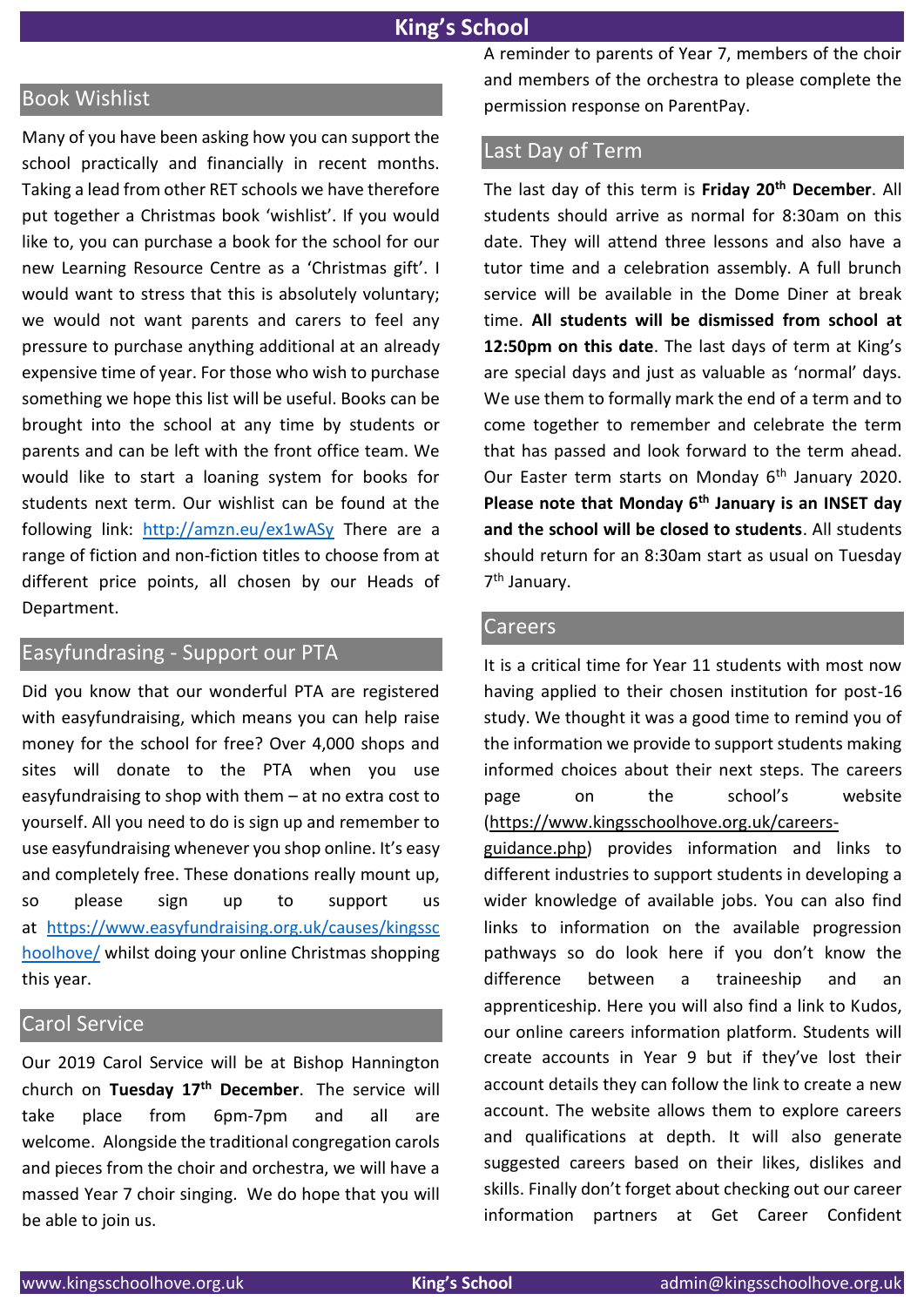[\(https://getcareerconfident.co.uk/\)](https://getcareerconfident.co.uk/). You can sign up for local careers information such as upcoming events and local deadlines. They also have a resource bank of advice videos that are designed to support students making the next step well. As they are local to us the advice is routed in local knowledge and experience.

#### Poor Weather

As the cold weather bites we wanted to remind you of our severe weather procedures, in case these are needed this winter. We do not take any decision to close the school lightly and are well aware of the inconvenience closures cause to our parents and carers. Please be assured that we will only close if severe weather makes our site dangerous, or if students and staff cannot travel to the school because of the suspension of public transport services. Any decision to close the school will be communicated before 7am.

A closure notice will be put on our website and a tweet will be issued. We will also email/text all parents whose contact details we hold. Local radio stations will be notified and the Local Authority will also be notified so that they can update their online school closure pages. We will keep parents informed during the closure as to when the school will reopen. As an alternative to full closure, the Headteacher may decide to open the school late and/or allow a uniform change to enable the school to stay open during severe weather. Again, any decision on late opening or uniform changes will be communicated to you via text, email, website and Twitter.

# Christmas Card Competition

Thank you to all students who entered our Christmas card competition this year. We had a number of excellent entries and it was a difficult judging decision! Our winning entry was from Anna Morris (7R) with her creative rendition of our logo depicting the nativity scene. In second place was Bethany Allen (8E) and in third place was Lara Pdeen (7G). Entries from Trinity Kendrick (8E) and Stanley Wright (7B) were also highly commended. Anna's card will be professionally printed and sent to friends of the school including the Diocese, local politicians and other local schools. Well done all!

# Year 9 Options

Some eager students and parents in Year 9 are already starting to enquire about the options choices process so we thought it would be worth an early communication on this. The process starts on December 13<sup>th</sup> on the enrichment day where we will give Year 9 students access to additional careers information through Kudos and allow them to meet a range of employers; we hope this starts them thinking about making informed options choices that support them in their future aspirations. On this day we will also ask them to give us an early indication of their options in a "mock" options form. We will then launch the formal options process on January 9<sup>th</sup> at our Options Evening which we would encourage parents to put in the diary now. The final options form, which will be created using students' early preferences to try to ensure every student is able to choose their preferred courses, will be issued at the parents' evening on January 29<sup>th</sup>. The deadline for submitting the form with their choices will be February the 13th. The final allocations will be communicated to pupils during a one to one meeting that each student will have before Easter.

### School Prayer Competition

Final Call for School Prayer Competition Entries: Extended Deadline now Monday 9<sup>th</sup> December. We want you to write a prayer that reflects our school vision and values. Entries will be judged on how your prayer:

- links to our vision statement: Inspired by the way that Jesus loves; to honour, nurture and raise each other up;
- reflects our values of Love, Forgiveness, Respect and Responsibility;
- recognises the Christian belief that God is with us in all situations and circumstances, including at school.

The winning prayer will be used in our new building opening ceremony and other significant celebrations, will appear on our school website and will be one of the first things that visitors will see when they arrive in our reception.

Please hand your entry to Mrs Vincent or into Reception.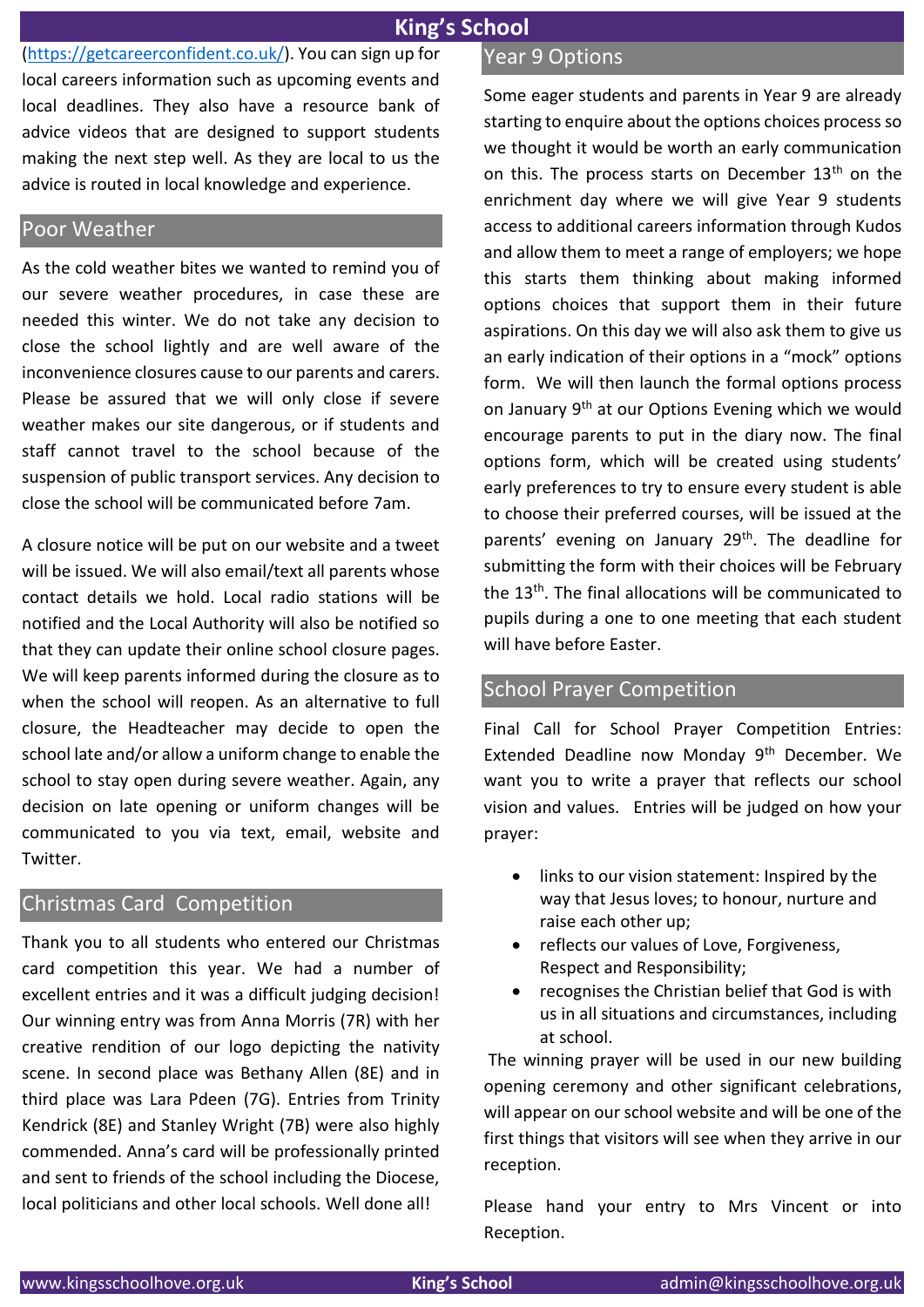# **King's School**

Christmas Card Competition **–** Winning entry by**:** 

# Anna Morris (7R)